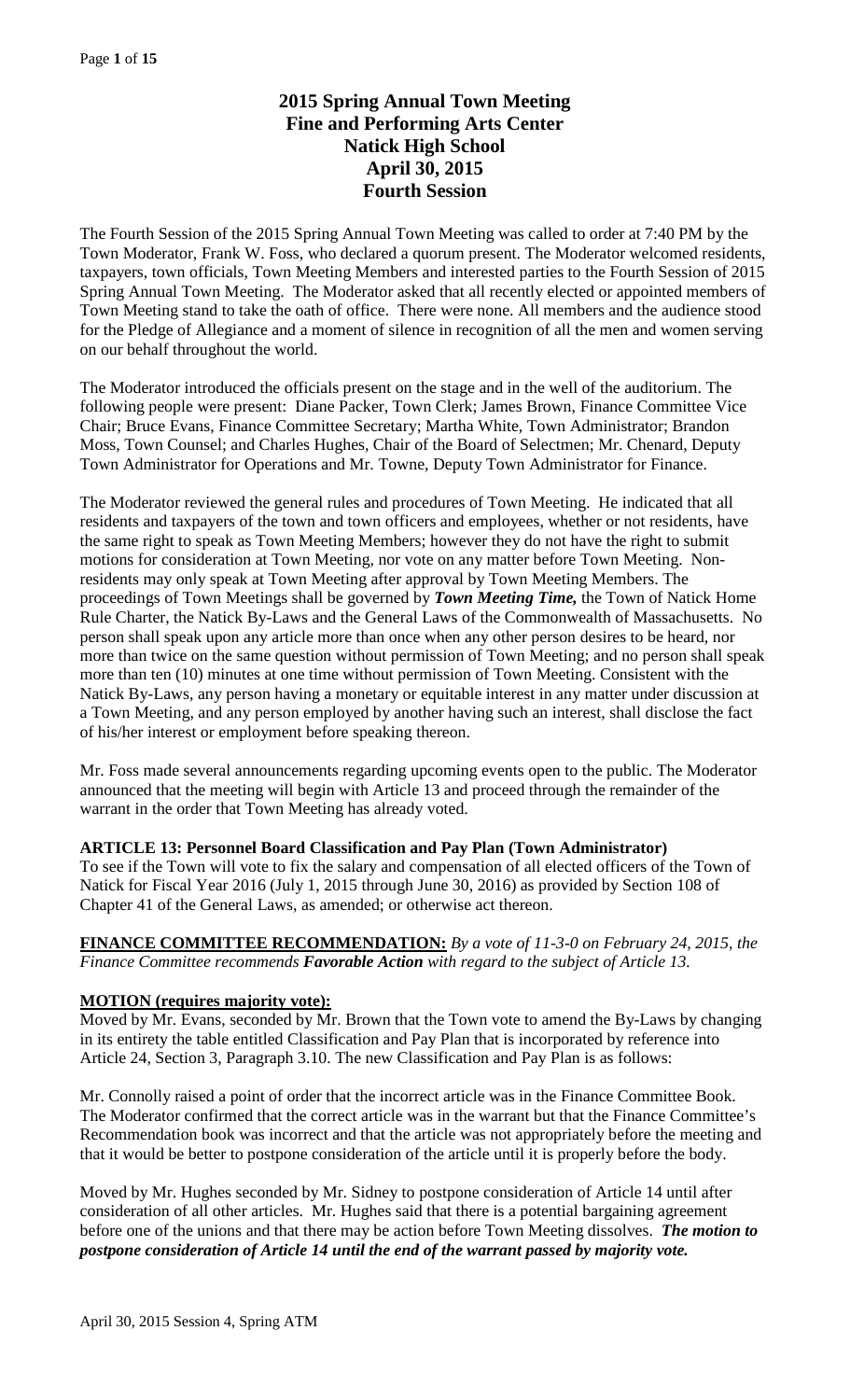# **ARTICLE 16: Morse Institute Library Fiscal 2016 Budget (Town Administrator)**

To see what sum of money the Town will vote to raise and appropriate, or otherwise provide, for the maintenance and operation of the Morse Institute Library, for Fiscal Year 2016 (July 1, 2015 through June 30, 2016); or otherwise act thereon.

# **FINANCE COMMITTEE RECOMMENDATION:**

*By a vote of 11-0-0 on March 10, 2015, the Finance Committee recommends Favorable Action with regard to the subject of Article 16.*

### Moved by Mr. Evans, seconded by Mr. Brown:

| <b>Motions for Article 16: Morse Institute Library</b>                                                                                                                                                                                                                                 |             |
|----------------------------------------------------------------------------------------------------------------------------------------------------------------------------------------------------------------------------------------------------------------------------------------|-------------|
| Motion for Morse Institute Library (Article 16)                                                                                                                                                                                                                                        |             |
| Motion: Move that the Town vote to appropriate the Total Budget Amount shown below to be<br>expended under the direction of the Morse Institute Library Board of Trustees for the<br>operation of the Morse Institute Library, for the Fiscal Year July 1, 2015 through June 30, 2016. |             |
| <b>Morse Institute Library</b>                                                                                                                                                                                                                                                         |             |
| Salaries & Expenses                                                                                                                                                                                                                                                                    | \$2,090,345 |
| <b>Total Morse Institute Library</b>                                                                                                                                                                                                                                                   | \$2,090,345 |
| And that the above Total Budget Amount be raised from the following sources:                                                                                                                                                                                                           |             |
| Tax Levy of Fiscal Year 2016                                                                                                                                                                                                                                                           | \$2,090,345 |
|                                                                                                                                                                                                                                                                                        | \$2,090,345 |

Ms. Stetson spoke to this article. *The main motion under Article 16 passed by majority vote.*

### **ARTICLE 17: Bacon Free Library Fiscal 2016 Budget (Town Administrator)**

To see what sum of money the Town will vote to raise and appropriate, or otherwise provide, for the maintenance and operation of the Bacon Free Library, for Fiscal Year 2016 (July 1, 2015 through June 30, 2016); or otherwise act thereon.

### **FINANCE COMMITTEE RECOMMENDATION:** *By a vote of 11-0-0 on March 10, 2015, the Finance Committee recommends Favorable Action with regard to the subject of Article 17.*

Moved by Mr. Evans, seconded by Mr. Brown:

| Motion for Bacon Free Library (Article 17)                                                                                                                                                                                                                              |           |
|-------------------------------------------------------------------------------------------------------------------------------------------------------------------------------------------------------------------------------------------------------------------------|-----------|
| Motion: Move that the Town vote to appropriate the Total Budget Amount shown<br>below to be expended under the direction of the Bacon Free Library Committee<br>for the operation of the Bacon Free Library, for the Fiscal Year July 1, 2015<br>through June 30, 2016. |           |
| <b>Bacon Free Library</b>                                                                                                                                                                                                                                               |           |
| Salaries & Expenses                                                                                                                                                                                                                                                     | \$153,968 |
| <b>Total Bacon Free Library</b>                                                                                                                                                                                                                                         | \$153,968 |
| And that the above Total Budget Amount be raised from the<br>following sources:                                                                                                                                                                                         |           |
| Tax Levy of Fiscal Year 2016                                                                                                                                                                                                                                            | \$153,968 |
|                                                                                                                                                                                                                                                                         | \$153,968 |

Ms. Jain spoke to this article. *The main motion under Article 17 passed unanimously.*

### **ARTICLE 18: School Bus Transportation Subsidy (Superintendent of Schools)**

To see if the Town will vote to appropriate and raise, or transfer from available funds, a sum of money for the purpose of operation and administration of the school bus transportation system, and to reduce or offset fees charged for students who elect to use the school bus transportation system for transportation to and from school, for Fiscal Year 2016 (July 1, 2015 through June 30, 2016); or otherwise act thereon.

**FINANCE COMMITTEE RECOMMENDATION:** *By a vote of 9-5-0 on February 26, 2015, the Finance Committee recommends Favorable Action with regard to the subject of Article 18.*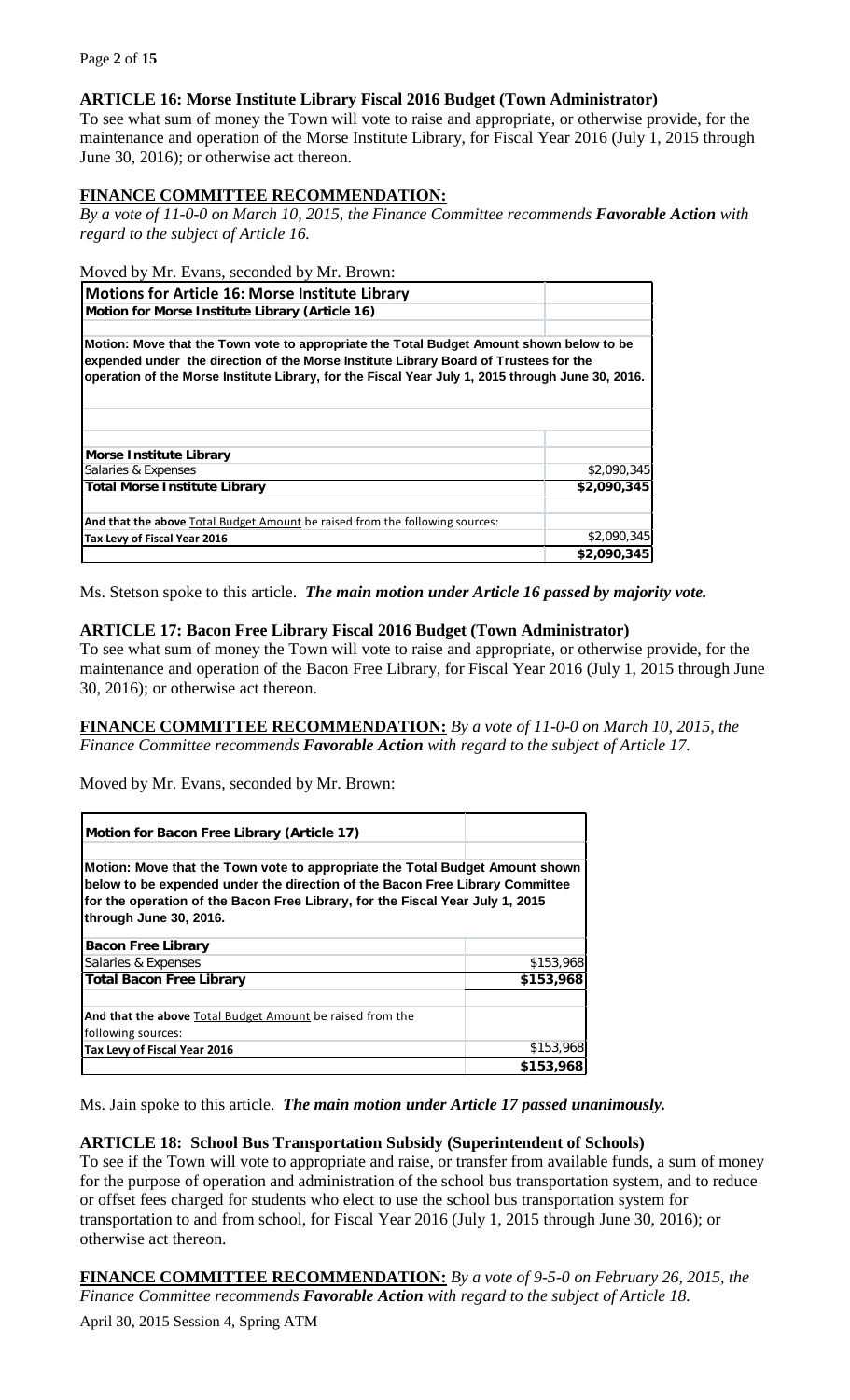### Page **3** of **15**

# **MOTION (requires majority vote):**

Moved by Mr. Evans, seconded by Mr. Brown that the Town vote to appropriate the sum of \$371,573 from the Tax Levy for the purpose of operation and administration of the school bus transportation system for FY 2016, and to reduce or offset fees charged for students who elect to use the school bus transportation system for transportation to and from school, said funds to be expended under the direction of the Natick School Committee.

Mr. Hurley spoke to this article. *The main motion under Article 18 passed by majority vote.*

### **ARTICLE 19: Establish Revolving Fund: Pay for Performance Program (Town Administrator)**

To see if the Town will vote, pursuant to Chapter 44, Section 53E1/2 of the Massachusetts General Laws, to establish a Pay for Performance Revolving Fund in order to utilize monies received through the Town's Pay for Performance energy rewards program to fund future energy conservation and renewable energy projects; to authorize the Sustainability Coordinator, under the supervision of the Town Administrator, to expend money from such revolving fund; and to limit the total amount which may be expended from such fund up to and including \$25,000 during the fiscal year beginning July 1, 2015; or take other action relative thereto.

### **FINANCE COMMITTEE RECOMMENDATION:** *By a vote of 10-0-1 on March 5, 2015, the Finance Committee recommends Favorable Action with regard to the subject of Article 19.*

# **MOTION (requires majority vote):**

Moved by Mr. Evans, seconded by Mr. Brown that the Town vote, pursuant to Chapter 44, Section 53E1/2 of the Massachusetts General Laws, to establish a Pay for Performance Revolving Fund in order to utilize monies received through the Town's Pay for Performance energy rewards program to fund future energy conservation and renewable energy projects; to authorize the Sustainability Coordinator, under the supervision of the Town Administrator, to expend money from such revolving fund; and to limit the total amount which may be expended from such fund up to and including \$25,000 during the fiscal year beginning July 1, 2015.

Ms. Wilson-Martin spoke to this article. *The main motion under Article 19 passed by majority vote.*

# **ARTICLE 20: Re-authorization of Revolving Funds (Town Administrator)**

To see if the Town will vote to authorize the use of revolving funds previously established pursuant to votes of Town Meeting; to determine: 1) the programs and purposes for which each such revolving fund may be expended; 2) the departmental receipts which shall be credited to each such revolving fund; 3) the board, department or officer authorized to expend money from each such revolving fund; and 4) a limit on the total amount which may be expended from each such revolving fund in the fiscal year which begins on July 1, 2015; or otherwise act thereon.

**FINANCE COMMITTEE RECOMMENDATION:** *By seven separate votes on March 5, 2015, the Finance Committee recommends Favorable Action with regard to the subject of Article 20.*

|  | <b>Revolving Account:</b> | <b>Council on Aging Transportation</b> |
|--|---------------------------|----------------------------------------|
|--|---------------------------|----------------------------------------|

# **MOTION A (requires majority vote):**

Moved by Mr. Evans, seconded by Mr. Everett that the Town vote to authorize the Council on Aging Director, with oversight by the Council on Aging, to expend up to and including \$15,000 during the fiscal year beginning July 1, 2015 for the purpose of operating a subsidized transportation program for senior citizens, pursuant to Chapter 44 §53E½ of the Massachusetts General Laws, from the revolving fund established by vote of the April 1995 Annual Town Meeting under Article 27 for receipts received in connection with the subsidized transportation program.

Ms. White spoke to this article as a whole. *Motion A under Article 20 passed unanimously.*

*Revolving Account: DPW Surplus Vehicle and Purchases*

# **MOTION B (requires majority vote):**

Moved by Mr. Evans seconded by Mr. Brown that the Town vote to authorize the Department of Public Works to expend up to and including \$80,000 during the fiscal year beginning July 1, 2015 under the direction of the Department of Public Works and the Town Administrator in order to utilize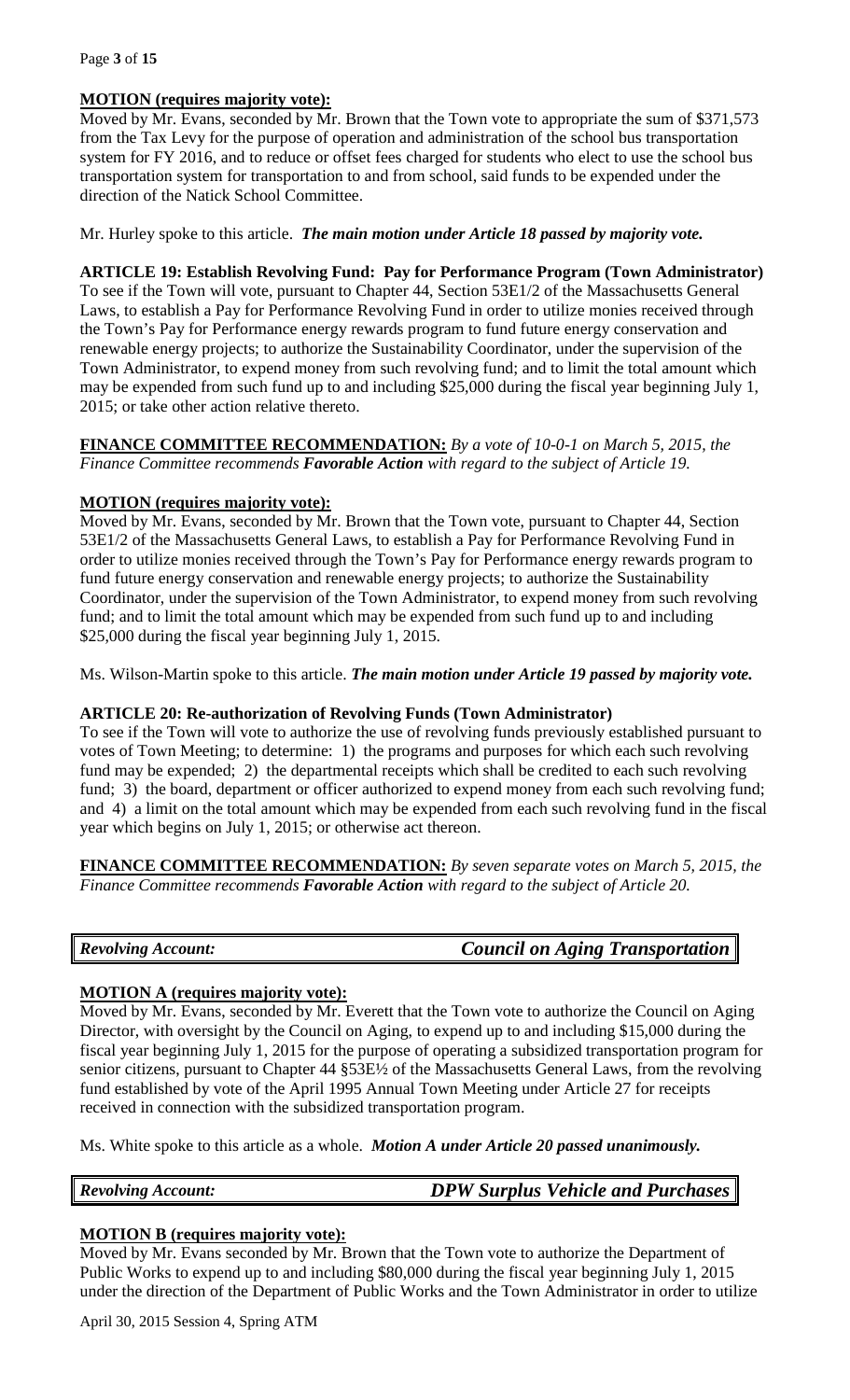revenue from the sale of surplus vehicles to fund the purchase of vehicles and equipment at auction pursuant to Chapter 44 §53E½ of the Massachusetts General Laws, from the revolving fund established by vote of the April 2005 Annual Town Meeting under Article 17.

*Motion B under Article 20 passed by majority vote.*

| <b>Revolving Account:</b> | <b>Morse Institute Library Materials</b> |
|---------------------------|------------------------------------------|
|---------------------------|------------------------------------------|

# **MOTION C (requires majority vote):**

Moved by Mr. Evans, seconded by Mr. Brown that the Town vote, pursuant to Chapter 44, Section 53E½ of the Massachusetts General Laws, to authorize the Morse Institute Library Director, under the supervision of the Library Trustees, to expend up to and including \$85,000 for the fiscal year beginning July 1, 2015, in order to utilize revenues collected from fines for overdue materials, and from charges for lost or damaged materials, for the purpose of purchasing new books and other related materials, from the revolving fund established by vote of the 2006 Spring Annual Town Meeting under Article 19.

# *Motion C under Article 20 passed unanimously.*

| <b>Revolving Account:</b> | Morse Institute Library Equipment & Maintenance |
|---------------------------|-------------------------------------------------|
|---------------------------|-------------------------------------------------|

# **MOTION D (requires majority vote):**

Moved by Mr. Evans, seconded by Mr. Brown that the Town vote, pursuant to Chapter 44, Section 53E½ of the Massachusetts General Laws, to authorize the Morse Institute Library Director, under the supervision of the Library Trustees, to expend up to and including \$25,000 for the fiscal year beginning July 1, 2015, in order to utilize revenues collected from rental of facilities at the Morse Institute Library for the purpose of maintenance and repair of Library facilities and equipment and purchase of equipment for the Library, from the revolving fund established by vote of the 2006 Spring Annual Town Meeting under Article 20.

# *Motion D under Article 20 passed by majority vote.*

*Revolving Account: Community – Senior Center Equipment & Maintenance*

# **MOTION E (requires majority vote):**

Move that the Town vote, pursuant to Chapter 44, Section 53E½ of the Massachusetts General Laws, to authorize the Community Services Director, under the supervision of the Town Administrator, to expend up to and including \$75,000 for the fiscal year beginning July 1, 2015, in order to utilize money received from building rental fees and donations for the purpose of funding maintenance of the Community-Senior Center and improvement projects for such building including salaries of part-time Building Monitors, from the revolving fund established by vote of the 2008 Spring Annual Town Meeting under Article 28.

# *Motion E under Article 20 passed majority vote.*

*Revolving Account: Board of Health Immunization*

# **MOTION F (requires majority vote):**

Moved by Mr. Evans, seconded by Mr. Everett that the Town vote, pursuant to Chapter 44, Section 53E½ of the Massachusetts General Laws, to authorize the Director of Public Health, under the supervision of the Board of Health, expend up to and including \$40,000 during the fiscal year beginning July 1, 2015, in order to utilize money received from Medicare, Medicaid and health insurance reimbursements from the Board of Health's annual flu clinics for the purpose of providing subsidized funding for future flu clinics, children and adult immunization programs, pandemic and emergency preparedness, from the revolving fund established by vote of the 2011 Spring Annual Town Meeting under Article 20.

Motion F under Article 20 passed unanimously.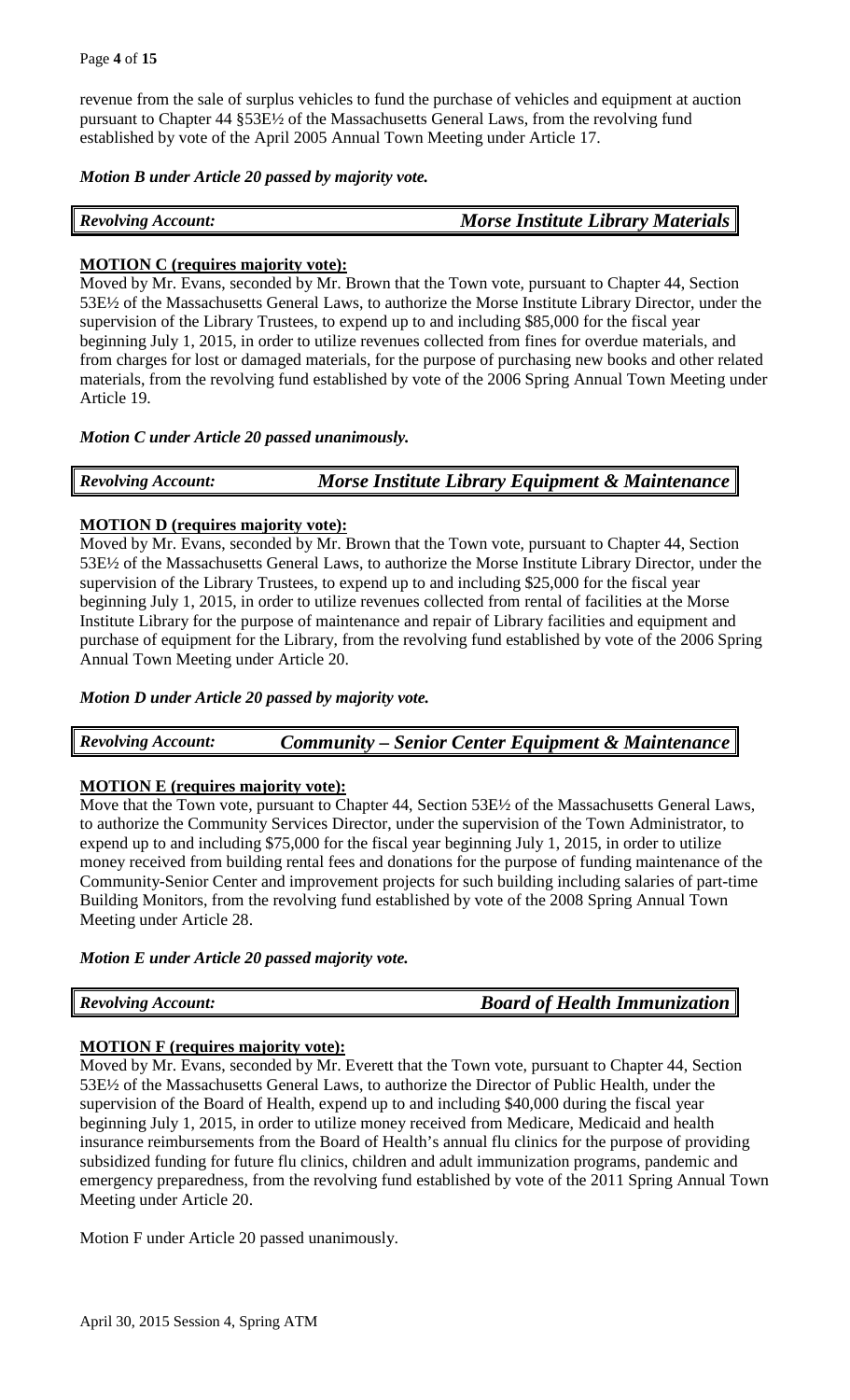# *Revolving Account: Community – Senior Center Programs*

### **MOTION G (requires majority vote):**

Moved by Mr. Evans, seconded by Mr. Brown that the Town vote, pursuant to Chapter 44, Section 53E½ of the Massachusetts General Laws, to authorize the Community Services Director and the Director of Human Services/Council on Aging, under the supervision of the Council on Aging, to expend up to and including \$95,000 during the fiscal year beginning July 1, 2015, in order to utilize money received from participants in programs and activities for the purpose of funding said programs and activities at the Community-Senior Center, from the revolving fund established by vote of the 2012 Fall Annual Town Meeting under Article 15.

### *Motion G under Article 20 passed by majority vote.*

|--|

# **MOTION H (requires majority vote):**

Moved by Mr. Evans, seconded by Mr. Brown that the Town vote pursuant to Chapter 44, Section 53E1/2 of the Massachusetts General Laws, to authorize the Public Health Director, under the supervision of the Board of Health, to expend up to and including \$25,000 during the fiscal year beginning July 1, 2015, in order to utilize money received through grants, retail tobacco dealer permit fees and fines for the purpose of funding tobacco control programs and enforcement, from the revolving fund established by vote of the 2104 Spring Annual Town Meeting under Article 33.

### *Motion H under Article 20 passed by majority vote.*

### **ARTICLE 21: Capital Equipment (Town Administrator)**

To see if the Town will vote to appropriate and raise, or otherwise provide, a sum of money as may be required for capital equipment for the various departments of the Town of Natick; to determine whether this appropriation shall be raised by borrowing or otherwise; or otherwise act thereon.

**FINANCE COMMITTEE RECOMMENDATION:** *By a vote of 14-0-0 on February 24, 2015, the Finance Committee recommends Favorable Action with regard to the subject of Article 21.*

### Motion A moved by Mr. Evans seconded by Mr. Brown.

### **Article 21 - Capital Equipment - 2015 Spring Annual Town Meeting**

### **MOTION A: (Two-thirds vote required)**

Move that the Town vote to appropriate the sum of \$518,000 to be expended under the direction of the Natick Public Schools for the purpose of purchasing portable radios and building equipment, and a van for transporting students, Police Department for the purpose of replacing police cruisers, and electronic control devices, under the direction of the Fire Department for the purpose of replacing NFD Car #1 and Car#2, under the direction of the Public Works Department for the purpose of purchasing loader mounted snow plows and an infield groomer tractor, and under the direction of the Information Technology Department for the purpose of purchasing a LAN Core Router individually shown as items 1, 2, 3, 4, 5, 6, 11, 13, and 14 in Table A below, and that to meet this appropriation the sum of \$518,000 be raised from the Capital Stabilization Fund.

### **TABLE A - MOTION A: Article 21 - Capital Equipment - 2015 Spring Annual Town Meeting**

| Item #         | Department                    | Item                                                              | <b>Funding Source</b> | Amount  |
|----------------|-------------------------------|-------------------------------------------------------------------|-----------------------|---------|
|                | <b>Public Schools</b>         | Purchase Portable Radios And Building Equipment                   | Capital Stab. Fund \$ | 162,000 |
| $\overline{2}$ | <b>Public Schools</b>         | Purchase Van For Transporting Academic Teams, Clubs, and Athletes | Capital Stab. Fund \$ | 65,000  |
| 3              | <b>Police Department</b>      | <b>Cruiser Replacement</b>                                        | Capital Stab. Fund \$ | 80,000  |
| 4              | <b>Police Department</b>      | <b>Replace Electronic Control Devices</b>                         | Capital Stab. Fund \$ | 19,500  |
| 5              | <b>Fire Department</b>        | Replace NFD Car 2                                                 | Capital Stab. Fund \$ | 48,000  |
| 6              | Fire Department               | Replace NFD Car 1                                                 | Capital Stab. Fund \$ | 31,500  |
| 11             | Public Works                  | Purchase 3 Loader Mounted One Way Snow Plows                      | Capital Stab. Fund \$ | 35,000  |
| 13             | Public Works                  | Replace Infield Groomer Tractor                                   | Capital Stab. Fund \$ | 27,000  |
| 14             | <b>Information Technology</b> | Town LAN Core Router                                              | Capital Stab. Fund \$ | 50,000  |

### **Appropriation under Article 21: MOTION A \$ 518,000**

Mr. Chenard gave an overview of all capital projects. *Motion A under Article 21 passed by two-thirds vote.*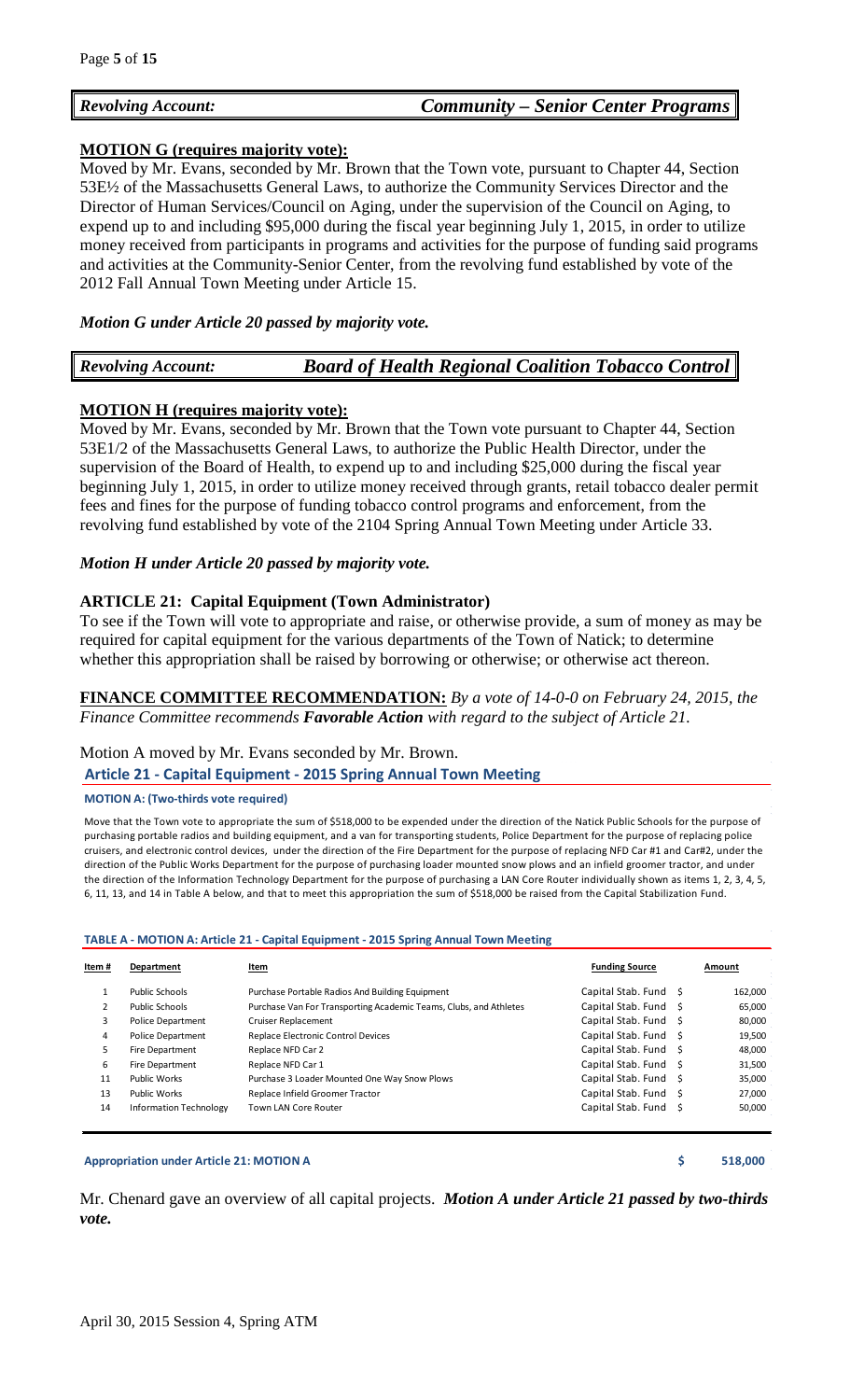### Page **6** of **15**

### Motion B under Article 21 was moved by Mr. Evans, seconded by Mr. Brown. **MOTION B: (two-thirds vote required)**

Move that the Town vote to appropriate the sum of \$1,172,000 to be expended under the direction of the Public Works Department for purpose of replacing Truck S-31, purchasing one recycling side arm packer, to replace H-61 (Sidewalk Machine), to replace H-56 (Two Loader Mounted Snow Blowers), and to replace LF-9 (Bucket Truck), individually shown as items 7, 8, 9, 10, and 12, in Table B below, and that to meet this appropriation the Treasurer with the approval of the Board of Selectmen is authorized to borrow \$1,172,000 under Massachusetts General Laws Chapter 44, Section 7, as amended, or any other enabling authority and to issue bonds or notes of the Town therefore aggregating not more than \$1,172,000 in principal amount and that the Town Administrator with the approval of the Board of Selectmen is authorized to take any action necessary to carry out this program.

| Item # | Department   | Item                                           | <b>Funding Source</b> | Amount  |
|--------|--------------|------------------------------------------------|-----------------------|---------|
|        | Public Works | Replace S-31 (Trash Packer)                    | Tax Levy Borrowing \$ | 280,000 |
| 8      | Public Works | Purchase One New Recycling Side Arm Packer     | Tax Levy Borrowing \$ | 275,000 |
| 9      | Public Works | Replace H-61 (Sidewalk Machine)                | Tax Levy Borrowing \$ | 142,000 |
| 10     | Public Works | Replace H-56 (Two Loader Mounted Snow Blowers) | Tax Levy Borrowing \$ | 275,000 |
| 12     | Public Works | Replace LF-9 (Bucket Truck)                    | Tax Levy Borrowing \$ | 200,000 |

# *Motion B under Article 21 passed by two-thirds vote.*

### Motion C was moved by Mr. Evans and seconded by Mr. Brown. **MOTION C: (two-thirds vote required)**

Move that the Town vote to appropriate the sum of \$480,000 to be expended under the direction of the Public Works Department for purpose of installing varaiable frequency drives and controls, and replacing SCADA PLC/CPU Equipment, individually shown as items 16, and 17, in Table C below, and that to meet this appropriation the Treasurer with the approval of the Board of Selectmen is authorized to borrow \$480,000 under Massachusetts General Laws Chapter 44, Section 8, as amended, or any other enabling authority and to issue bonds or notes of the Town therefore aggregating not more than \$480,000 in principal amount and that the Town Administrator with the approval of the Board of Selectmen is authorized to take any action necessary to carry out this program.

#### **TABLE C, MOTION C: Article 21 - Capital Equipment - 2015 Spring Annual Town Meeting**

| <u>Item#</u> | Department    | <u>Item</u>                      | <b>Funding Source</b> | Amount  |
|--------------|---------------|----------------------------------|-----------------------|---------|
| 16           | Water & Sewer | <b>VFD Installs and Controls</b> | W/S Borrowing         | 195.000 |
|              | Water & Sewer | Replace SCADA PLC/CPU Equipment  | W/S Borrowing         | 285.000 |
|              |               |                                  |                       |         |

#### **Appropriation under Article 21: MOTION C \$ 480,000**

### *Motion C under Article 21 passed by two-thirds vote.*

#### Motion D was moved by Mr. Evans seconded by Mr. Brown. **MOTION D: (majority vote required)**

Move that the Town vote to appropriate the sum of \$342,000 to be expended under the direction of the Department of Public Works for the purpose of replacing WS#6 Generator, W-27 Truck, and H & T Filter Piping Painting and Maintenance, individually shown as items 15, 18, and 19 in Table D below, and that to meet this appropriation the sum of \$342,000 be raised from Water & Sewer Retained Earnings.

#### **TABLE D, MOTION D: Article 21 - Capital Equipment - 2015 Spring Annual Town Meeting**

| Item # | Department    | <u>Item</u>                                  | <b>Funding Source</b>   | Amount  |
|--------|---------------|----------------------------------------------|-------------------------|---------|
| 15     | Water & Sewer | H & T Filter Piping Painting and Maintenance | W/S Retained Earning \$ | 250,000 |
| 18     | Water & Sewer | Replace WS#6 Generator                       | W/S Retained Earning \$ | 47,000  |
| 19     | Water & Sewer | Replace W-27 (1 Ton Work Truck)              | W/S Retained Earning \$ | 45,000  |
|        |               |                                              |                         |         |

**Appropriation under Article 21: MOTION D \$ 342,000**

### *Motion D under Article 21 passed unanimously.*

#### **ARTICLE 22: Capital Improvement (Town Administrator)**

To see if the Town will vote to appropriate and raise, or otherwise provide, a sum of money to implement a Capital Improvement Program, to protect the physical infrastructure of the Town of Natick; to determine whether this appropriation shall be raised by borrowing or otherwise; or otherwise act thereon.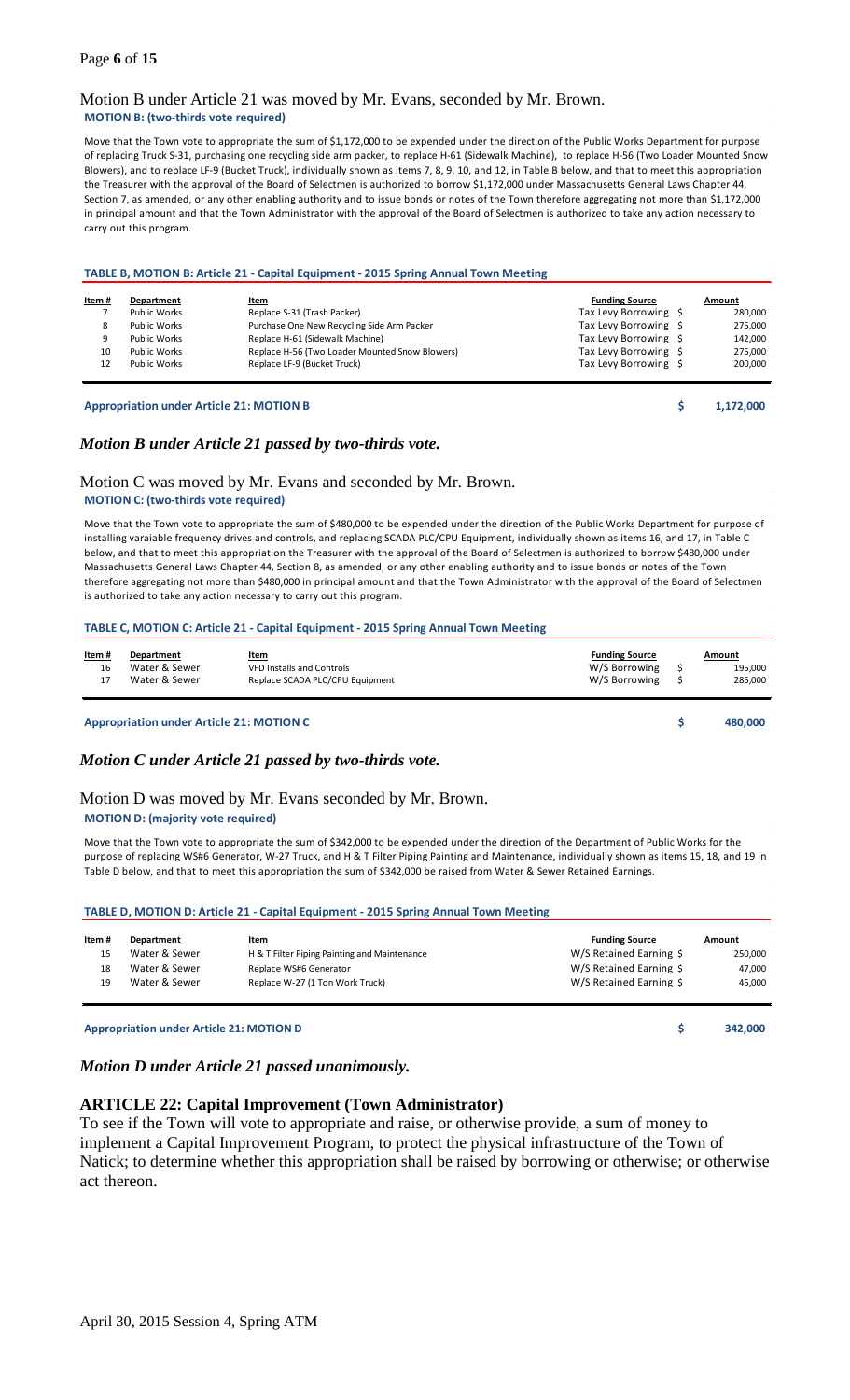### Motion A was moved by Mr. Evans and seconded by Mr. Brown. **MOTION A: (Two-thirds vote required)**

Move that the Town vote to appropriate the sum of \$390,350 to be expended under the direction of the Department of Public Works for the purpose of replacing trees, under the direction of the Community Services Department for historical monument restoration, and under the direction of the Facilities Management Department to replace plumbing at the Johnson School, partial roof replacement at 75 West Street, town hall carpet replacement, to replace the concrete entry and approach at the Wilson School, to replace the library carpet at the Bennett Hemenway School, to repair the roof at the Wilson School, individually shown as items 3, 4, 5, 6, 7, 8, 9, and 10 in the Table A below, and that to meet this appropriation the sum of \$390,350 be raised from the Capital Stabilization Fund.

#### **TABLE A, MOTION A: Article 22 - Capital Improvement - 2015 Spring Annual Town Meeting**

| Item # | Department                | Item                                          | <b>Funding Source</b> |    | Amount  |
|--------|---------------------------|-----------------------------------------------|-----------------------|----|---------|
| 3      | <b>Public Works</b>       | <b>Tree Replacement</b>                       | Capital Stab. Fund    | Ś  | 35,000  |
| 4      | <b>Community Services</b> | <b>Historical Monument Restoration</b>        | Capital Stab. Fund    |    | 15,000  |
| 5.     | <b>Facilities</b>         | Replace Rotted Plumbing at the Johnson School | Capital Stab. Fund    | Ś  | 175,000 |
| 6      | <b>Facilities</b>         | Partial Roof Replacement - 75 West Street     | Capital Stab. Fund    | Ś  | 85,000  |
|        | <b>Facilities</b>         | Town Hall Carpet Replacement                  | Capital Stab. Fund    | Ś. | 30,000  |
| 8      | <b>Facilities</b>         | Wilson Concrete Entry and Approach            | Capital Stab. Fund    | Ś  | 20,350  |
| 9      | <b>Facilities</b>         | Bennett Hemenway Library Carpet Replacement   | Capital Stab. Fund    | Ś. | 20,000  |
| 10     | <b>Facilities</b>         | Wilson Roof Repair                            | Capital Stab. Fund    |    | 10,000  |
|        |                           |                                               |                       |    |         |

### **Appropriation under Article 22: MOTION A <b>A EXECUTE A 390,350**

### *Motion A under Article 22 passed by a two-thirds vote*.

#### Motion B was moved by Mr. Evans and seconded by Mr. Brown. **MOTION B: (Two-thirds vote required)**

Move that the Town vote to appropriate the sum of \$1,597,800 to be expended under the direction of the Natick Public Schools for the purpose of installing portable classrooms, and under the direction of the Department of Public Works for the purpose of Willow Street drainage improvements, individually shown as items 1, and 2 in Table B below, and that to meet this appropriation the Treasurer with the approval of the Board of Selectmen is authorized to borrow \$1,597,800 under Massachusetts General Laws Chapter 44, Section 7, as amended, or any other enabling authority and to issue bonds or notes of the Town therefore aggregating not more than \$1,597,800 in principal amount and that the Town Administrator with the approval of the Board of Selectmen is authorized to take any action necessary to carry out this program.

#### **TABLE B, MOTION B: Article 22 - Capital Improvement - 2015 Spring Annual Town Meeting**

| Item# | Department            | <u>Item</u>                            | <b>Funding Source</b> | <u>Amount</u> |
|-------|-----------------------|----------------------------------------|-----------------------|---------------|
|       | Natick Public Schools | Purchase & Install Portable Classrooms | Tax Levy Borrowing    | 1,097,800     |
|       | Public Works          | <b>Willow Street Drainage</b>          | Tax Levy Borrowing    | 500,000       |

### **Appropriation under Article 22: MOTION B \$ 1,597,800**

### Moved by Ms. Collins, seconded by Mr. Hughes to amend the main motion to delete the first instance of the word "purpose" in the second line and insert the words "purposes of purchasing and". *The amendment passed unanimously. Motion B under Article 22 as amended passed by two-thirds vote.*

### Motion C was moved by Mr. Evans and seconded by Mr. Brown.

#### **MOTION C: (Two-thirds vote required)**

Move that the Town vote to appropriate the sum of \$28,000 to be expended under the direction of the Community Services Department for the purpose of purchasing a greens aerator, individually shown as item 11 in Table C below, and that to meet this appropriation the Treasurer with the approval of the Board of Selectmen is authorized to borrow \$28,000 under Massachusetts General Laws Chapter 44, Section 7, as amended, or any other enabling authority and to issue bonds or notes of the Town therefore aggregating not more than \$28,000 in principal amount and that the Town Administrator with the approval of the Board of Selectmen is authorized to take any action necessary to carry out this program.

**TABLE C, MOTION C: Article 22 - Capital Improvement - 2015 Spring Annual Town Meeting** 

11 Golf Course Enterprise Greens Aerator Greens Aerator Golf Ent. Borrowing \$ 28,000

**Appropriation under Article 22: MOTION C \$ 28,000**

*Motion C under Article 22 passed by two-thirds vote.*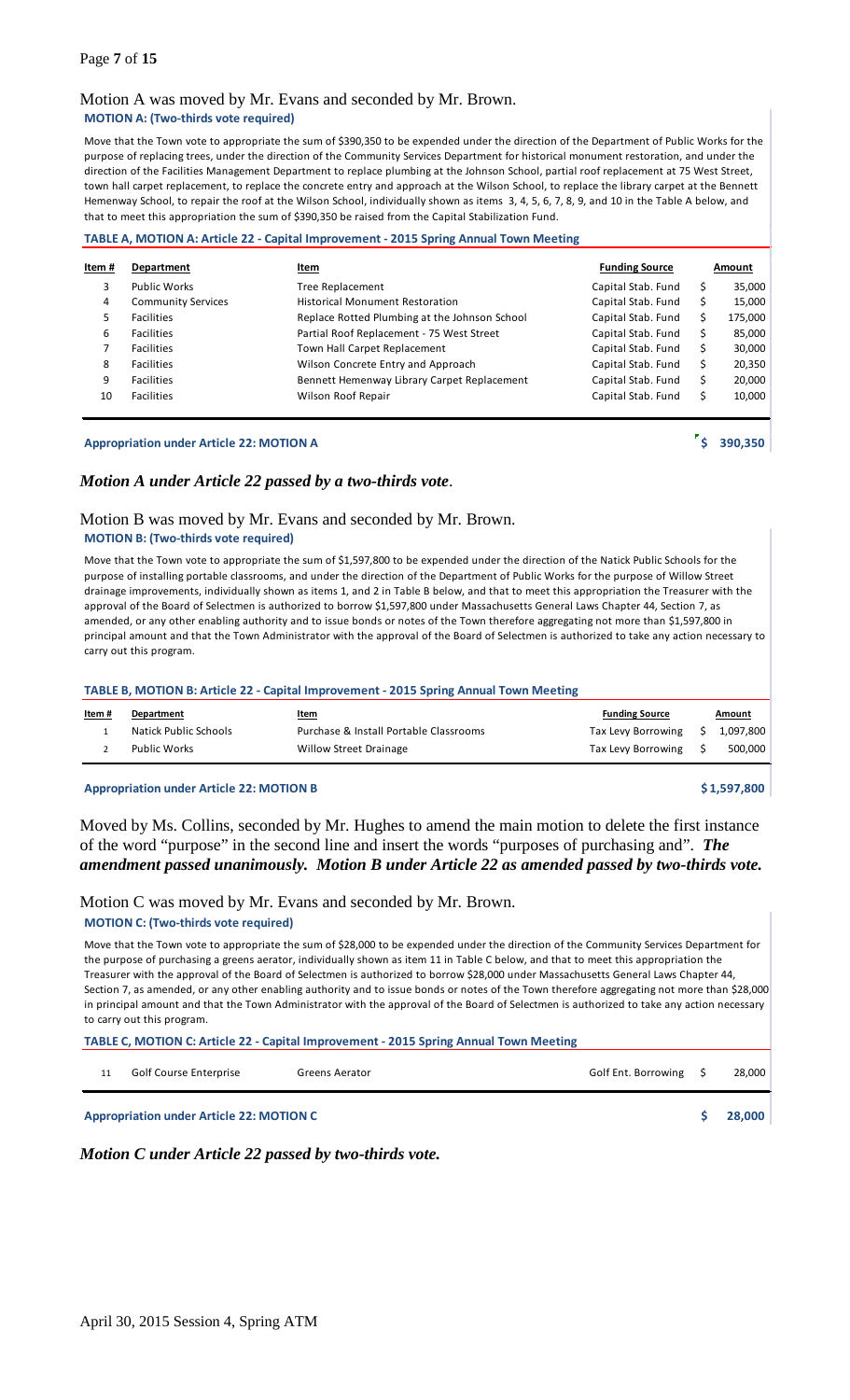### Motion D was moved by Mr. Evans and seconded by Mr. Brown. **MOTION D: (majority vote required)**

Move that the Town vote to appropriate the sum of \$16,000 to be expended under the direction of the Community Services Department for the purpose of the construction of an instruction facility, and repair of the landfill access road, individually shown as items 12, and 13 in Table D below, and that to meet this appropriation the sum of \$16,000 be raised from Golf Course Retained Earnings.

### **TABLE D, MOTION D: Article 22 - Capital Improvement - 2015 Spring Annual Town Meeting**

| Item# | Department             | <u>Item</u>                          | <b>Funding Source</b>    | Amount |
|-------|------------------------|--------------------------------------|--------------------------|--------|
| 12    | Golf Course Enterprise | Construction of Instruction Facility | G/C Retained Earnings \$ | 10,000 |
|       | Golf Course Enterprise | Repair of the landfill Access Road   | G/C Retained Earnings \$ | 6.000  |
|       |                        |                                      |                          |        |

**Appropriation under Article 22: MOTION D \$ 16,000**

*Motion D under Article 22 passed by majority vote.*

# **ARTICLE 23: Street Acceptance: Cider Mill Lane (Town Administrator)**

To see if the Town will vote to accept Cider Mill Lane as a public way, and any appurtenant easements thereto, as laid out by the Board of Selectmen and as shown on a plan or plans, a copy of which is on file in the office of the Town Clerk; to see if the Town will vote to authorize the Board of Selectmen to acquire by gift, purchase, eminent domain or otherwise, easements in any land necessary for laying out and acceptance of Cider Mill Lane, and any appurtenant drainage, utility or other easements related to said Cider Mill Lane, and/or to accept grants thereof; and, further, to authorize the Board of Selectmen and other applicable Town of Natick boards and personnel to take all related actions necessary or appropriate to accomplish the purposes of this article; or otherwise act thereon.

**FINANCE COMMITTEE RECOMMENDATION:** *By a vote of 10-0-0 on March 5, 2015, the Finance Committee recommends Favorable Action with regard to the subject of Article 23.*

### **MOTION (requires two-thirds vote):**

Moved by Mr. Evans, seconded by Mr. Brown that the Town vote to accept Cider Mill Lane as a public way, and any appurtenant easements thereto, as laid out by the Board of Selectmen and as shown on a plan or plans, a copy of which is on file in the office of the Town Clerk; to authorize the Board of Selectmen to acquire by gift, purchase, eminent domain or otherwise, easements in any land necessary for laying out and acceptance of said portion of Cider Mill Lane, and any appurtenant drainage, utility or other easements related to said portion of Cider Mill Lane, and/or to accept grants thereof; and, further, to authorize the Board of Selectmen and other applicable Town of Natick boards and personnel to take all related actions necessary or appropriate to accomplish the purposes of this article.

Mr. Coviello spoke to the article. *The main motion under Article 23 passed by two-thirds vote.*

# **ARTICLE 27: Amend Zoning By-Laws: Consolidate Special Permit Granting Authority (Planning Board)**

To see if the Town will vote to amend the Zoning Bylaws to consistently use the description of Special Permit Granting Authority, or otherwise act thereon.

### **FINANCE COMMITTEE RECOMMENDATION:** *By a vote of 14-0-0 on March 26, 2015, the Finance Committee recommends Favorable Action with regard to the subject of Article 27.*

### **MOTION (requires two-thirds vote):**

Moved by Mr. Evans, seconded by Mr. Brown that the Zoning Bylaws be amended as follows:

In section III-A.3 FLOOD PLAIN DISTRICT: amend III-A. 3. (c) 3., to read:

"3. The following is a permissible exception to Paragraphs 1 and 2: In any Flood Plain District after the adoption of this provision, the **Special Permit Granting Authority Board of** Appeals may issue a permit for any use permitted outside a Flood Plain District based on the following conditions:

- a. That any such use of such land will not interfere with the general purposes for which Flood Plain Districts have been established.
- b. That any such use of such land will not be detrimental to the public health, safety, or welfare.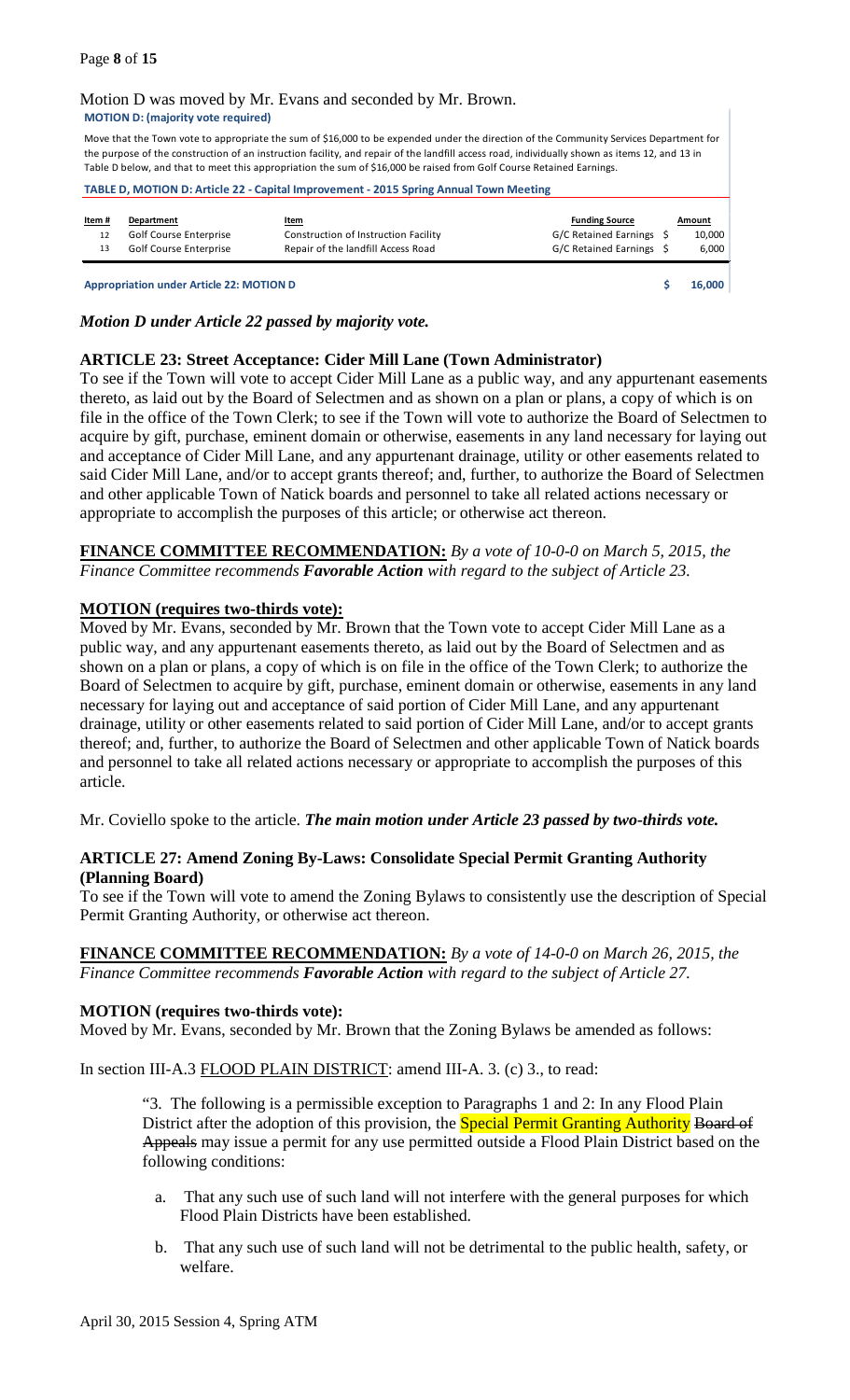### Page **9** of **15**

c. The Special Permit Granting Authority will refer the question to the Planning Board (unless it is functioning as the SPGA with respect to such request), the Board of Selectmen, the Board of Health, the Conservation Commission and the Department of Public Works for recommendations. It will consider those recommendations returned within 22 days by the above Boards."

The Board of Appeals will refer the question to the Planning Board, the Board of Health, the Board of Public Works, the Board of Selectmen and the Town Conservation Commission for recommendations. It will consider those recommendations returned within 14 days by the above Boards.

In section III-A.5 AQUIFER PROTECTION DISTRICT (APD): amend III-A. 5. 5., to read:

### "5. PROHIBITED USES

a) 1) In the APD District, the Board of Appeals shall not grant a variance to: (i) allow any use which is prohibited by this Section III.A.5(b) or (ii) to allow any use not permitted as a matter of right or not allowed upon the issuance of a special permit, in the underlying zoning district.

2) The Special Permit Granting Authority may grant special permits to allow such change in use, subject to the provisions set forth in Section 7 of this By-law (Special Procedures etc.)."

a) In the APD District, the Board of Appeals shall not grant a variance to: (i) allow any use which is prohibited by this Section III.A.5(b) or (ii) to allow any use not permitted as a matter of right or not allowed upon the issuance of a special permit, in the underlying zoning district, except that the Board of Appeals may grant variances or special permits to allow such change in use, subject to the provisions set forth in Section 7 of this By-law (Special Procedures etc.).

In section III-C HIGHWAY MIXED USE - (HM-II) DISTRICT USE REGULATIONS, amend III-C 1., to read:

### "1. PERMITTED AND ALLOWED USES:

- a) Small Parcels- On lots located within an HM-II District, containing two hundred thousand (200,000) square feet of land or less, all uses permitted as of right and all uses allowable on such lots on the issuance of a Special Permit by the Board of Appeals acting as a Special Permit Granting Authority which were permitted or allowable in the zoning district within which said lots were located immediately prior to rezoning to an HM-II District shall respectively continue to be permitted or allowable uses.
- b) Large Parcels- On lots located within an HM-II District, containing over two hundred thousand (200,000) square feet of land, the following uses as set forth in Section III-A.2 (USE REGULATIONS SCHEDULE) shall be permitted as a matter of right: Use Nos. 1, 3, 5, 9 and 46C." (Amended – Art. 30, Fall ATM, 10/8/98)

In section III-D USE REGULATIONS FOR LC DISTRICTS, amend III-D 2. to read:

"2. USES ALLOWED ON SPECIAL PERMIT ONLY. The following uses may be allowed by the Board of Appeals acting as a Special Permit Granting Authority in accordance with Section VI - E - $2:$ "

In section III-E DOWNTOWN MIXED USE DISTRICT DM: amend III-E 2.b., to read:

### "b. USES ALLOWED ON SPECIAL PERMIT ONLY:

The following uses may be allowed by the Board of Appeals acting as a Special Permit Granting Authority in accordance with the provisions of Chapter 40A of the General Laws and in accordance with Section VI-DD of this By-law.

1. Multi-family dwellings, provided the **Special Permit Granting Authority Zoning Board of** Appeals specifically determines that adequate provision has been made for off-street parking."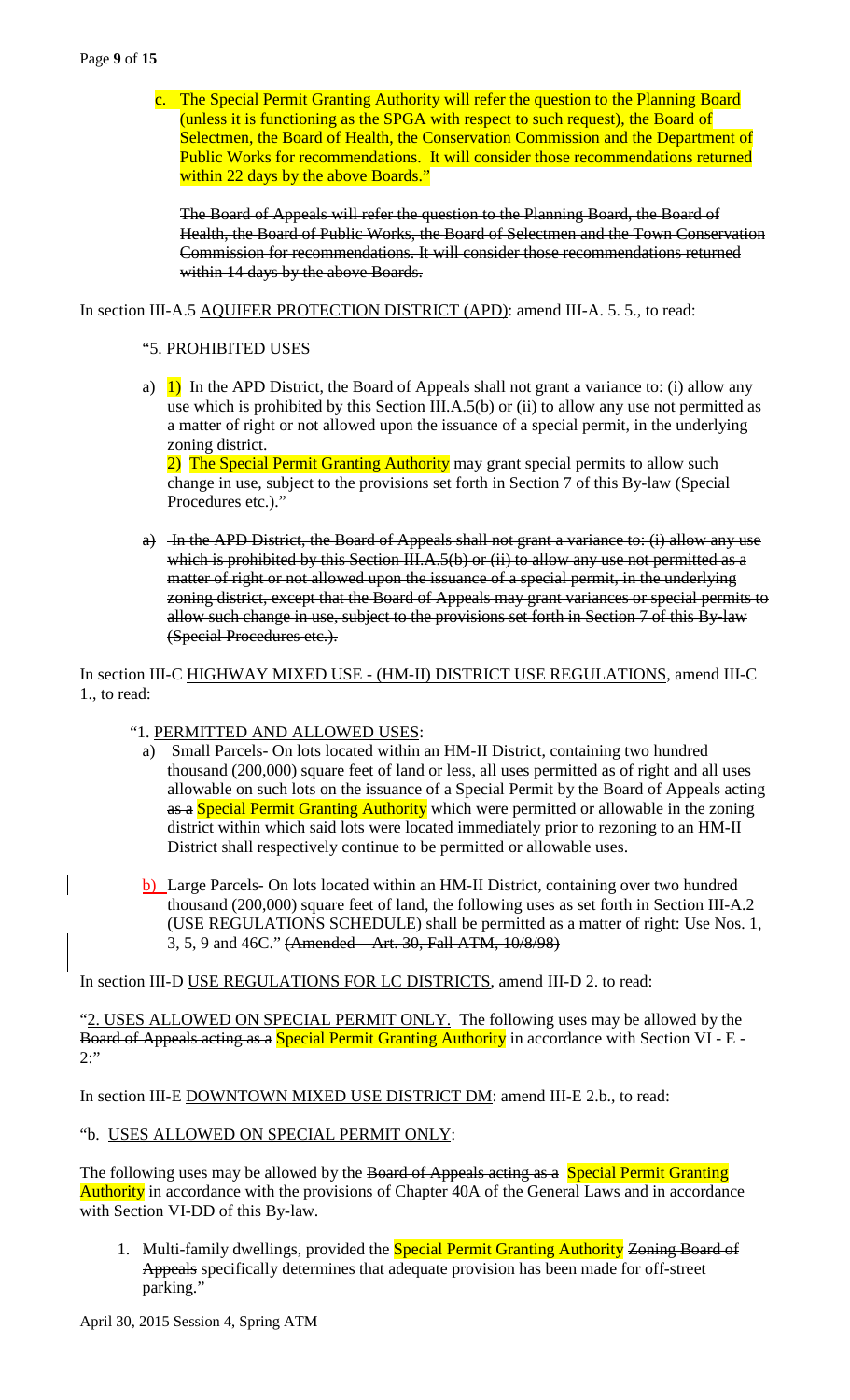# In section III-G HIGHWAY PLANNED USE (HPU) DISTRICTS: amend III-G 2. A., to read:

# "A. PERMITTED AND ALLOWED USES:

On lots located within an HPU District, all uses permitted as of right and-or all uses allowable on such lots upon the issuance of a Special Permit from the **Special Permit Granting** Authority Board of Appeals, which were permitted or allowable in the zoning district within which said lots were located immediately prior to their being rezoned into an HPU District shall continue to be permitted or allowable uses, respectively, unless the owner or owners elect to develop their property under an Overall Site Plan as provided for in Section 2.B following hereafter, and such Site

Plan is finally approved. Use No. 46C shall be permitted as a matter of right and Use No. 46A shall be allowed upon the issuance of a special permit by the Planning Board."

In section IV-A. GENERAL REQUIREMENTS: amend IV-A. 4., to read:

"4. A lot or parcel of land containing two or more dwellings existing *prior to August 10*, 1960 at the time of adoption of this bylaw which can not be divided in conformity with these requirements may, under a Special Permit by the Planning Board Board of Appeals, be divided in a manner complying as closely as possible with these requirements."

In section V-D OFF-STREET PARKING AND LOADING REQUIREMENTS, amend V-D 6. to read:

# "6. Location of Required Parking Spaces

Required parking spaces shall normally be located on the same lot as the building or use, which they serve. However, the **Special Permit Granting Authority** may grant a special permit to allow use of parking facilities not on the same lot provided that the **Special Permit Granting Authority** determines that proper provision is made to insure pedestrian and traffic safety and that the intent and purpose of this section of the bylaw are attained.

Except as hereinafter provided, no land in a Residential District shall be used for off-street parking accessory to or to service a structure or use in a Commercial, Industrial, Highway Planned Use, or a Highway Mixed Use District. "

In section V-D OFF-STREET PARKING AND LOADING REQUIREMENTS, amend V-D 10. to read:

### "10. Entrance and Exit Driveways

b) Driveways in Residential Multiple, Downtown Mixed Use, Commercial II, Industrial I, Industrial II, Highway Planned Use, Highway Mixed Use I, Highway Mixed Use II, Highway Mixed Use III, and PCD Districts or serving uses allowed in these districts, shall not be more than forty-five (45) feet wide at the right-of -way line and fifty-five (55) feet wide at the curb line unless otherwise specified by the Natick Department of Public Works or the Massachusetts Department of Public Works. Each parcel within these districts, or occupied by such use, will be entitled to two (2) driveways where the property has two hundred (200) feet of frontage or less. Additional driveways may be allowed by special permit by the Special Permit Granting Authority Board of Appeals for lots with greater than two hundred (200) feet of frontage."

In section V-D OFF-STREET PARKING AND LOADING REQUIREMENTS, amend V-D 15. to read:

### "15. Buffer Areas

a) General. Any off-street parking or storage area serving other than one (1) and two (2) family dwellings which abuts residentially zoned land shall be separated from such adjoining land by a ten (10) foot buffer area which shall be suitably landscaped and maintained with natural and living materials so as to form an effective year round visual screen at least six (6) feet in height to insulate the residentially zoned land from the off-street parking area. Trees planted in this buffer area shall be at least six (6) feet in height and not less than two (2) inches in diameter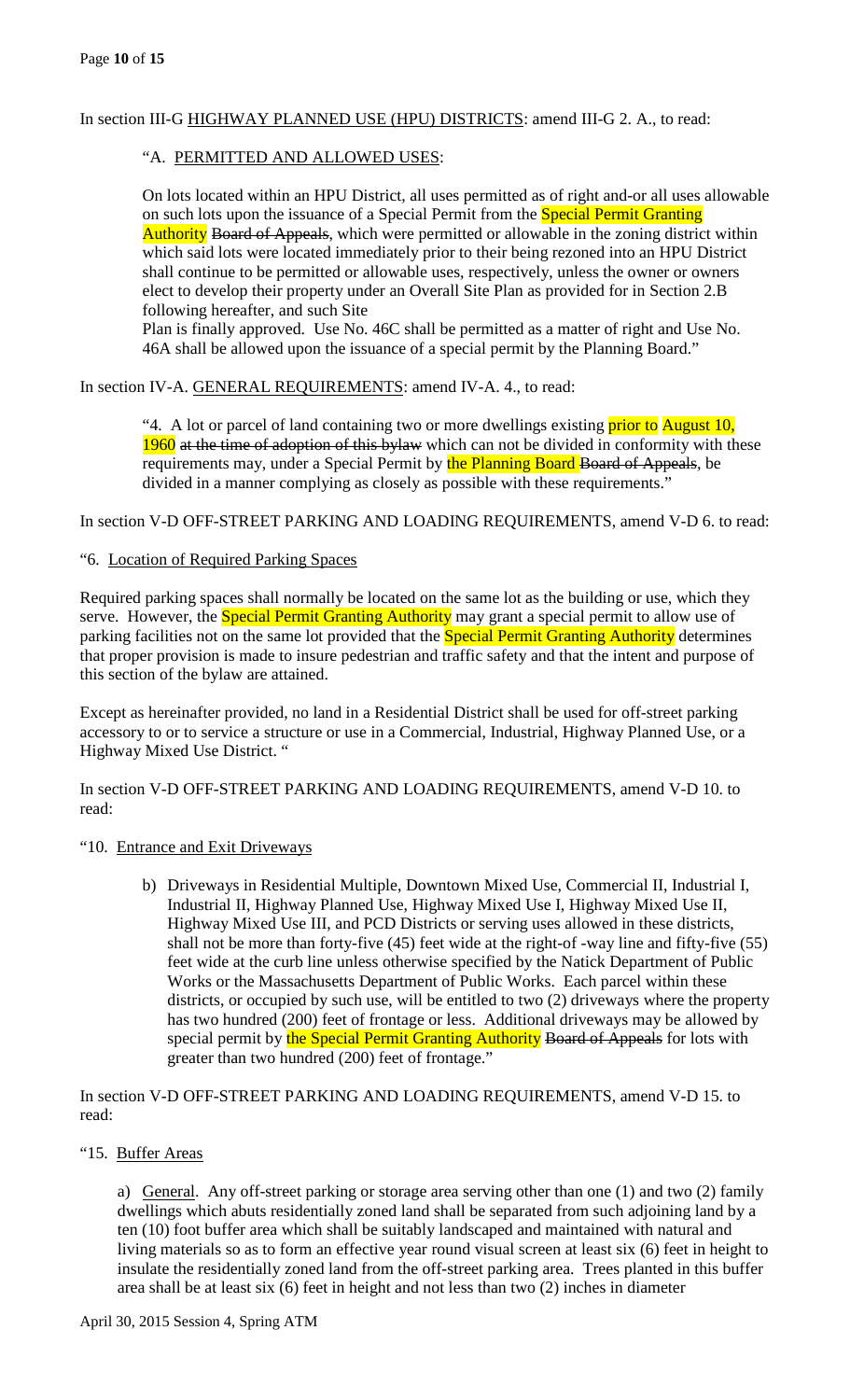immediately after planting. The **Special Permit Granting Authority Board of Appeals** may by special permit allow the use of a fence, wall or other non-living structure to achieve the purpose of this buffer provided that it is determined to be a more effective and suitable buffer than could be provided with living materials. As a minimum all off-street parking and loading areas except those serving one and two family dwellings shall be separated from adjacent properties by a four (4) foot buffer strip planted with grass or similar natural ground cover. However, where adjacent parcels agree to share a common parking area with a common entrance and exit the minimum four (4) foot buffer may be eliminated on all common property lines." (Art. 6, S.T.M. #2, 10/10/00)

In section V-D OFF-STREET PARKING AND LOADING REQUIREMENTS, amend V-D 19. b) 4) to read:

"4) such other information as the Building Inspector or Special Permit Granting Authority may reasonably require."

4) such other information as the Building Inspector of Board of Appeals may reasonably require.

In section V-D OFF-STREET PARKING AND LOADING REQUIREMENTS, amend V-D 19. d) to read:

"d) Waivers – Except for the provisions of sections 3. r) through t) and section 5., the Special Permit Granting Authority may waive strict compliance by not more than ten percent (10%) with the requirements of Section V-D. pursuant to a special permit and site plan, provided that the Special Permit Granting Authority determines findings

d) Exceptions - The Board of Appeals may make exceptions to the provisions of this Section either upon appeal or upon written request of the owner, the owner's authorized representative, or with the written consent of the owner of a parcel of land in any case where, after a public hearing

### thereon, it shall find

that literal enforcement would cause a substantial hardship or that literal compliance is impractical because of the size, width, depth, shape or the use to which it is to be put, or because a lesser area would, except in unusual circumstances, accommodate the motor vehicles of all persons at any time using the building or less stringent requirements would carry out the other purposes of this Section of because of factors peculiar to the lot or building involved not generally affecting the zoning district in which it is located."

In section V-H SIGNS AND ADVERTISING DEVICES, amend V-H C. 1.(b) to read:

"(b) No sign shall be illuminated more than thirty (30) minutes after closing, or before 8:00 A.M. on any day except for signs of business which are legally carrying on business before 8:00 A.M. which may be illuminate while said businesses are actually open to receive the public.

Signs identifying police or fire stations and residences of medical doctors, hospitals, nursing homes, and other such signs as the **Special Permit Granting Authority Board of Appeals** may authorize, may be illuminated at other hours if there is a finding that the nature and use of the premises is such that illumination should be permitted in the public interest."

In section V-H SIGNS AND ADVERTISING DEVICES, amend V-H D. 3. (c) 1. to read:

"1. Arcade or Courtyard signs:

As used herein, the term "Arcade" and "Courtyard" mean pedestrian areas not enclosed within a building in which vehicle traffic does not enter and bordered on at least two sides by buildings: such areas being set back at least 300 feet from the street along which frontage is measured. The Special Permit Granting Authority Board of Appeals may allow a reasonable number of project directories, directional signs and signs each not to exceed fifty (50) square feet in area in a courtyard or arcade; in keeping with the architectural, geographic or theme image of a project. Such signs may project from a building into the arcade or courtyard, be suspended from or form free-standing architectural or structural elements of a project; as well as being affixed to walls of a building or structural element within the arcade or courtyard area; all in keeping with the style and character of a project. Business identification signs shall be limited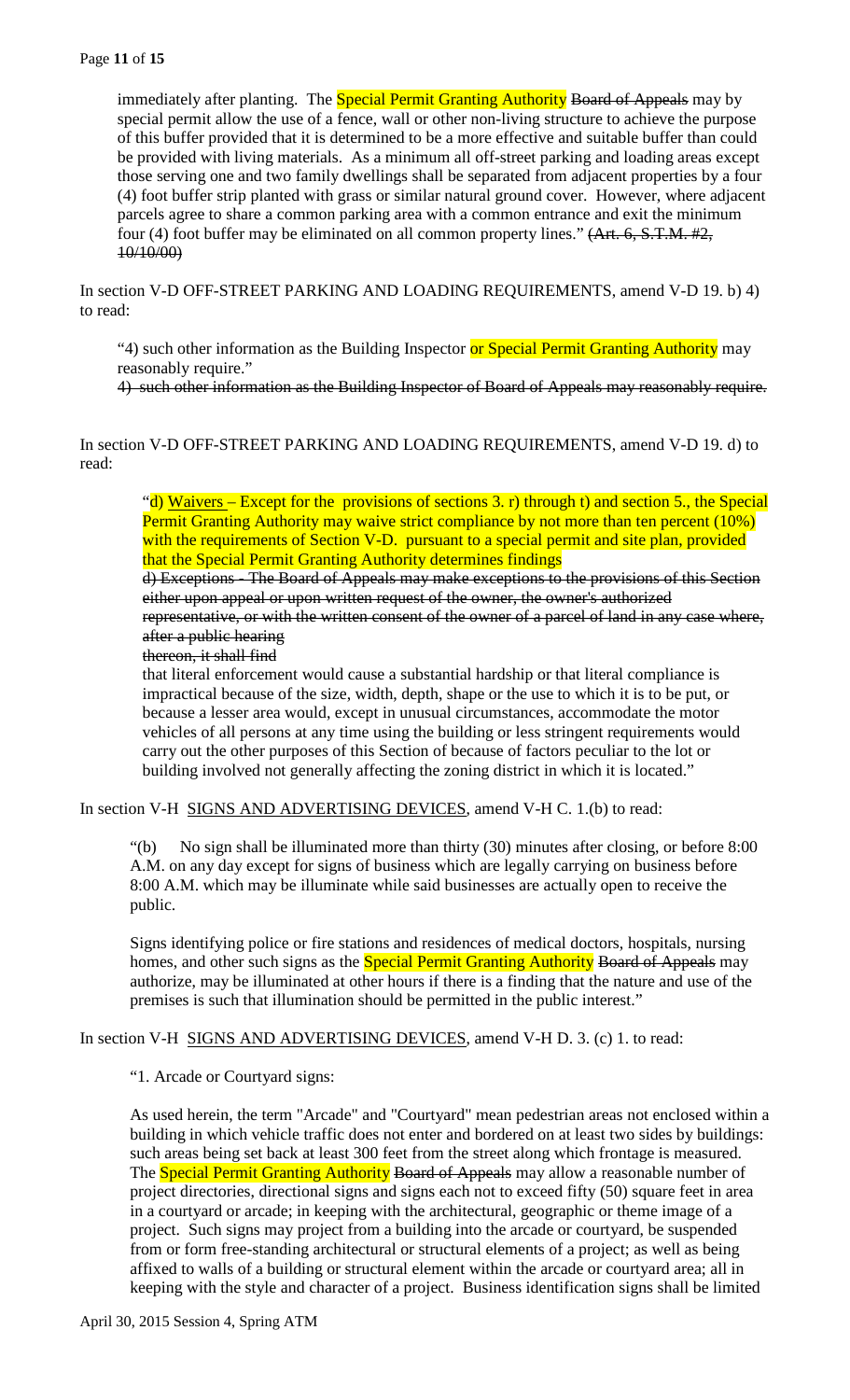to the trading name and/or established logotype of a business and shall not include brand name slogans or advertising verbiage, unless such are also the trading name."

In section V-H SIGNS AND ADVERTISING DEVICES, amend V-H E. 3. to read:

"3. Appeal and Review - Any person aggrieved by the issue or refusal of a permit or approval by the Building or Electrical Inspector or by a delay of more than two weeks (except for apartment houses as Defined in Chapter 2, Section 2.1 of the Building Code and Section I-D of the Zoning By-Law) in rendering a decision upon an application may appeal to the **Special** Permit Granting Authority Board of Appeals within fifteen days after the date of publication of notice of the granting of such permit, of receipt of notice of such refusal, or of the end of said two-week period, by filing a written notice of appeal with the Town Clerk and Community Development office. on a form approved by the Board of Appeals.

The Building Inspector may in writing request the **Special Permit Granting Authority-Board of** Appeals for a ruling in any case wherein he is in doubt as to the true intent or application of any part of this section and upon receipt of such request the **Special Permit Granting Authority** shall promptly determine the true intent and application of any provisions of this section in question.

On receipt of a notice of appeal the Town Clerk shall notify the **Special Permit Granting** Authority Board of Appeals who, after due notice to the parties concerned, shall hold a hearing and shall either affirm, annul or modify the action of the Building Inspector appealed from.

Every decision of the **Special Permit Granting Authority** Board of Appeals hereinunder shall be in writing and shall be signed by four of its five members, and shall be filed in the office of the Town Clerk and in the **Community Development office** of the Planning Board and shall be public records and notice thereof shall be given by the **Special Permit Granting** Authority Board of Appeals to the applicant. A copy of each decision of the Special Permit Granting Authority Board of Appeals shall be furnished to the Building Inspector. If the Special Permit Granting Authority Board modifies or annuls any action of the Building Inspector, he shall issue a new permit or ruling in conformity with the decision of the Board without delay."

In section V-H SIGNS AND ADVERTISING DEVICES, amend V-H E. 4. to read:

"4. Special Permits - The Special Permit Granting Authority Board of Appeals may grant a special permit for a sign not complying with the provisions of this By-Law, if it determines pursuant to a public hearing that the particular sign will be in harmony with the general purpose and intent of this section will not be injurious to the neighborhood in which such sign or signs are to be located nor to traffic and safety conditions therein, nor otherwise detrimental to the public safety and welfare.

In granting such permission the **Special Permit Granting Authority Board** shall specify the size, type, and location of the sign and impose such other terms, restrictions, and conditions as it may deem to be in the public interest."

Ms. Evans and Mr. Munnich spoke to this article. Moved by Mr. Sidney seconded by Mr. Freedman to amend the main motion by removing highlighting and crossed out text. *The amendment passed unanimously. The amended main motion under Article 27 passed by two-thirds vote.*

### **ARTICLE 28: Amend Zoning By-Laws: Ancillary Outlet (Planning Board)**

To see what actions the Town will vote to amend the Zoning Bylaws 1) to define and add a new use of "Ancillary Outlet," 2) to determine the size of such use, 3) to determine the location of zones or portions of zones wherein such Ancillary Outlets may occur, 4) to provide for buffers or restrictions on such use in relation to residential uses, 5) to modify Use 39 Light Manufacturing to include the commercial production of food products, 6) to specify the Special Permit Granting Authority and/or 7) to specify the requirements for, or applicability of, special permit/site plan review process for such Ancillary Outlets, or for combinations of uses on the Use Regulation Schedule possibly, but not necessarily consisting of, the changes listed below; or otherwise act thereon.

**FINANCE COMMITTEE RECOMMENDATION:** *By a vote of 14-0-0 on March 26, 2015, the Finance Committee recommends Favorable Action with regard to the subject of Article 28.*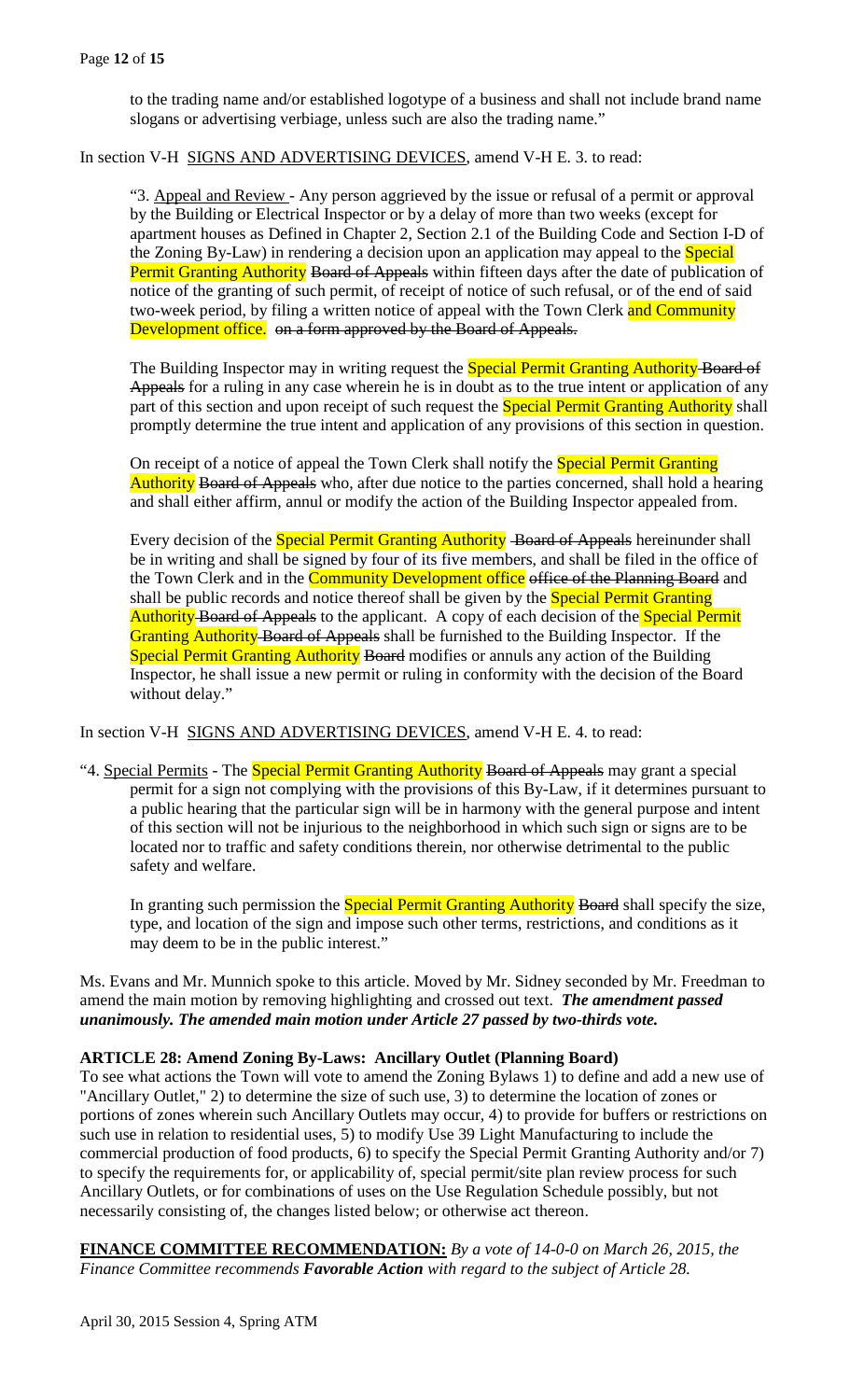### **MOTION A (requires two-thirds vote):**

Moved by Mr. Evans, seconded by Mr. Brown that the Zoning Bylaws be amended as follows:

by amending Use 39 within Section III-a.2. (Use Regulation Schedule); by adding a new use 39A "Ancillary Outlet,"; and Section 200 - DEFINITIONS as follows:

In Section 200 – DEFINITIONS insert:

"Ancillary Outlet": An enclosed area, the principle purpose of which is to sell or serve food and / or goods which are prepared or made on the site. An Ancillary Outlet shall occupy no more than 10% of the area of the story in which it is located or 500 square feet, whichever is less. The Ancillary Outlet shall be operated in such a manner that noise, smoke, dust, odor, vibration, or similar objectionable features are confined to the premises.

**"Ancillary Outlet Setback**: The shortest distance from a residential zone to an Ancillary Outlet inclusive of its outside parking and vehicular access."

In Section III-A.2 Use Regulations Schedule:

Insert: "or commercial food production," in Use 39 so that Use table 39 reads as:

|     | <b>BUSINESS USES</b>                                                                                                                                                                                                                                                                                                                                                                 | RG | <b>RM</b> | <b>RS</b> | <b>PCD</b> | SH | AP | <b>DM</b> | <b>CII</b> | INI | INII | н        |
|-----|--------------------------------------------------------------------------------------------------------------------------------------------------------------------------------------------------------------------------------------------------------------------------------------------------------------------------------------------------------------------------------------|----|-----------|-----------|------------|----|----|-----------|------------|-----|------|----------|
| 39. | Light manufacturing uses<br>(including renewable or<br>alternative energy light<br>manufacturing uses) when<br>the processes involved<br>entail only fabrication,<br>assembly, finishing work,<br>packaging, or commercial<br>food production,<br>conducted in such a<br>manner that noise, smoke,<br>dust, odor, vibration, or<br>similar objectionable<br>features are confined to | O  | $\Omega$  | O         | O          | O  | Ω  | $(*)$     | $\Omega$   | P   | P    | $\Omega$ |
|     | the premises.                                                                                                                                                                                                                                                                                                                                                                        |    |           |           |            |    |    |           |            |     |      |          |

Insert new use 39A to appear on the Use Table as follows:

|                         | 11000<br>D<br><b>BUSINESS</b><br>บวะว | RG | <b>RM</b> | $\sim$<br>RS. | וש<br>ᇅ | SH | AP | DM | $\sim$<br>Uh | INI | INII |  |
|-------------------------|---------------------------------------|----|-----------|---------------|---------|----|----|----|--------------|-----|------|--|
| <b>20A</b><br>. .<br>-- | ιτιeτ<br>ncillar<br>s                 |    |           | <u>.</u>      |         |    |    |    |              |     |      |  |

Insert a new footnote to the use table as follows:

"\*Use 39A. Ancillary Outlet shall not be permitted in any Industrial Zones covered by or underlying the Regional Center Overlay District or HOOP Overlay Districts. The Ancillary Outlet Setback from a residential zone to an Ancillary Outlet inclusive of its outside parking and vehicular access is 85 feet."

Ms. Evans spoke to Motions A and B at the same time. *Motion A under Motion 28 passed unanimously.* 

### **Motion B (requires two-thirds vote):**

Moved by Mr. Evans, seconded by Mr. Brown that the Zoning Bylaws be amended as follows with the condition of eliminating the highlighting and deleting the text which is crossed out:

by amending Paragraph 2 (Applicability and SPGA Designation) of Section VI-DD (Site Plan Review,) as follows:

In section VI-DD SITE PLAN REVIEW, amend VI-DD 2. to read:

"2. Applicability and SPGA Designation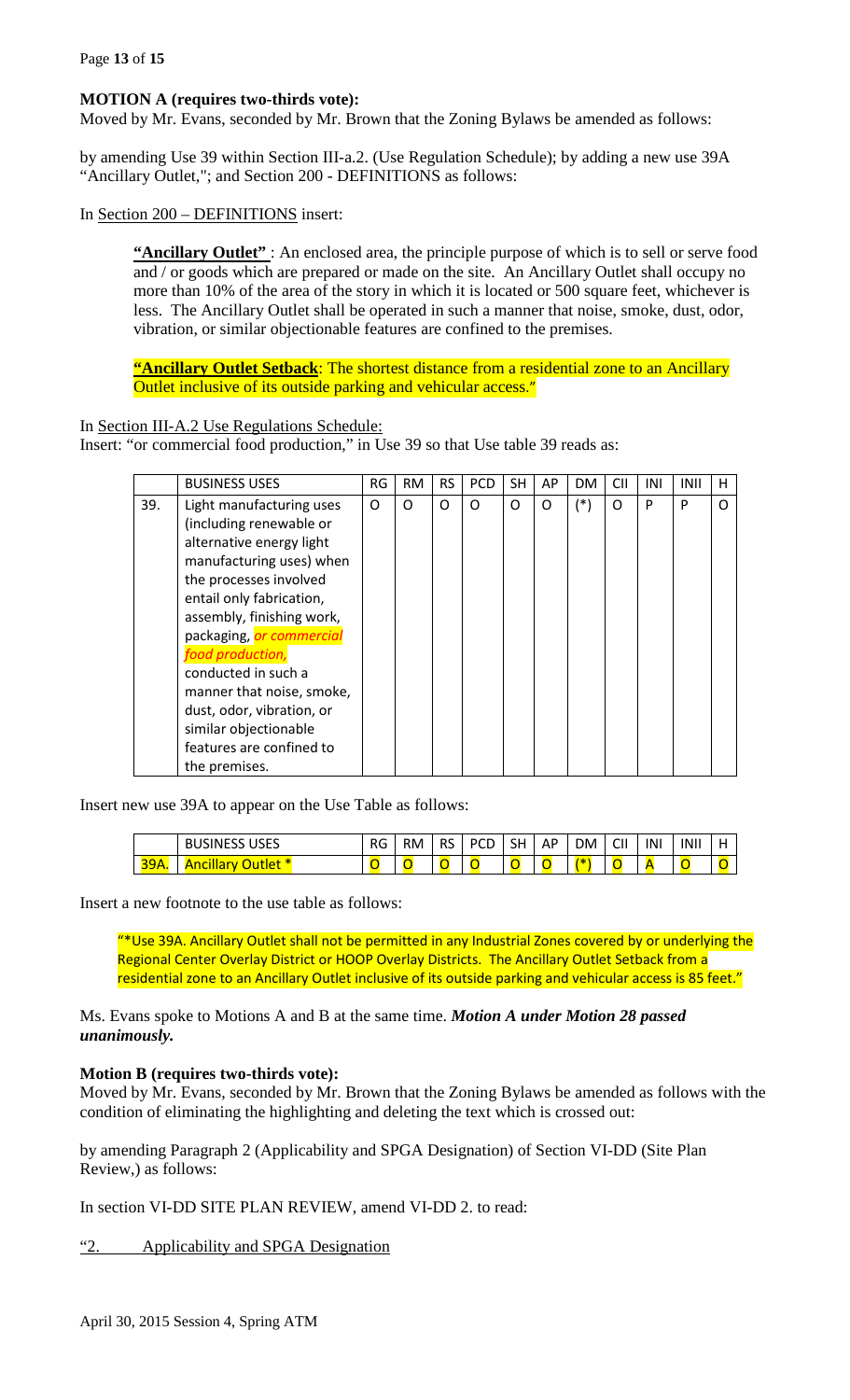b) All uses, other than Uses No. 46, 47, 48, and 54 which are permitted or allowed under the Use Regulation Schedule in the Commercial II (C-II), Industrial I (IN-I), and Industrial II (IN-II) zoning districts, shall be subject to the Site Plan Review procedure described herein with the following SPGA designations:

2.) The Planning Board shall act as the SPGA for all such review procedures involving more than 150,000 square feet of new or rehab construction floor space, or the development of a parcel of land having such area limitation, *or when a combination of uses, as described in the Use Regulation Schedule, is sought.*

c) Notwithstanding the foregoing, in the Commercial II, Industrial I, and Industrial II districts, the Site Plan Review procedures described herein shall not be required with respect to altercation or rehab construction unless:

1.) There is a change from one use designation to another use designation described in the Use Regulation Schedule, *or when an additional use designation, as described in the Use Regulation Schedule, is sought,* or

2.) The proposed alteration of a structure in existence prior to *August 10, 1960* the effective date of this by-law section-will increase the floor area of a building on the premises by more than five (5%) percent."

# *Motion B under Article 28 passed unanimously.*

# **ARTICLE 29: Amend Zoning By-Laws: Uses and Dimensions of Parks and Open Space (Planning Board)**

To see if the Town will vote to amend the Zoning Bylaws to clarify the definition and permitting of Parks, Trails, and Open Space Public Benefit Amenities; or otherwise act thereon.

### **FINANCE COMMITTEE RECOMMENDATION:** *By a vote of 14-0-0 on March 26, 2015, the Finance Committee recommends Favorable Action with regard to the subject of Article 29.*

# **MOTION (requires two-thirds vote):**

Moved by Mr. Evans, seconded by Mr. Brown that the Zoning Bylaws be amended as follows with the administrative changes of removing highlighting and deleting the text which has been crossed out:

In Section 200 – DEFINITIONS: **Open Space Public Benefit Amenity**, insert: "including the area for trails and ways for pedestrians and non-motorized vehicles." so that the section reads as:

**"Open Space Public Benefit Amenity**: A public benefit amenity in the form of a park or excess pervious landscaping, available for passive or active recreation, or leisure use, by the public including the area for trails and ways for pedestrians and non-motorized vehicles."

In Section 328.21 Parks: insert; "largely" and insert: "A park exceeding 15,000 contiguous square feet in area may have a smaller minimum width if the Planning Board finds that such linear park can accommodate a way for public access by pedestrians or non-motorized vehicles." so that the section reads as:<br> $x^2$  328.21

Parks: To be eligible as a public benefit amenity, a park must meet all of the following standards:

- − be at least 2,500 square feet in area;
- − have a minimum width of 50 feet;
- be largely buffered and/or screened from nearby roads, parking areas and other vehicular circulation facilities; and

− not be located within the landscape buffer strip required under Section 327.6 A park exceeding 15,000 contiguous square feet in area may have a smaller minimum width if the Planning Board finds that such linear park can accommodate a way for public access by pedestrians or non-motorized vehicles. "

In section VI-DD SITE PLAN REVIEW: VI-DD 2. e.: insert: "parks, trails," so that the section reads as:

e) Where Site Plan Review is not otherwise required by the provisions of Section VI DD, in all zoning districts referred to in this Section VI-DD - 2 the construction of parks, trails, roads, driveways and parking areas shall be subject to the Site Plan Review procedure described herein to be administered by the Planning Board as the SPGA. This section VI-DD 2 (e) shall not remove the exclusions created by Section VI-DD 2 (c)."